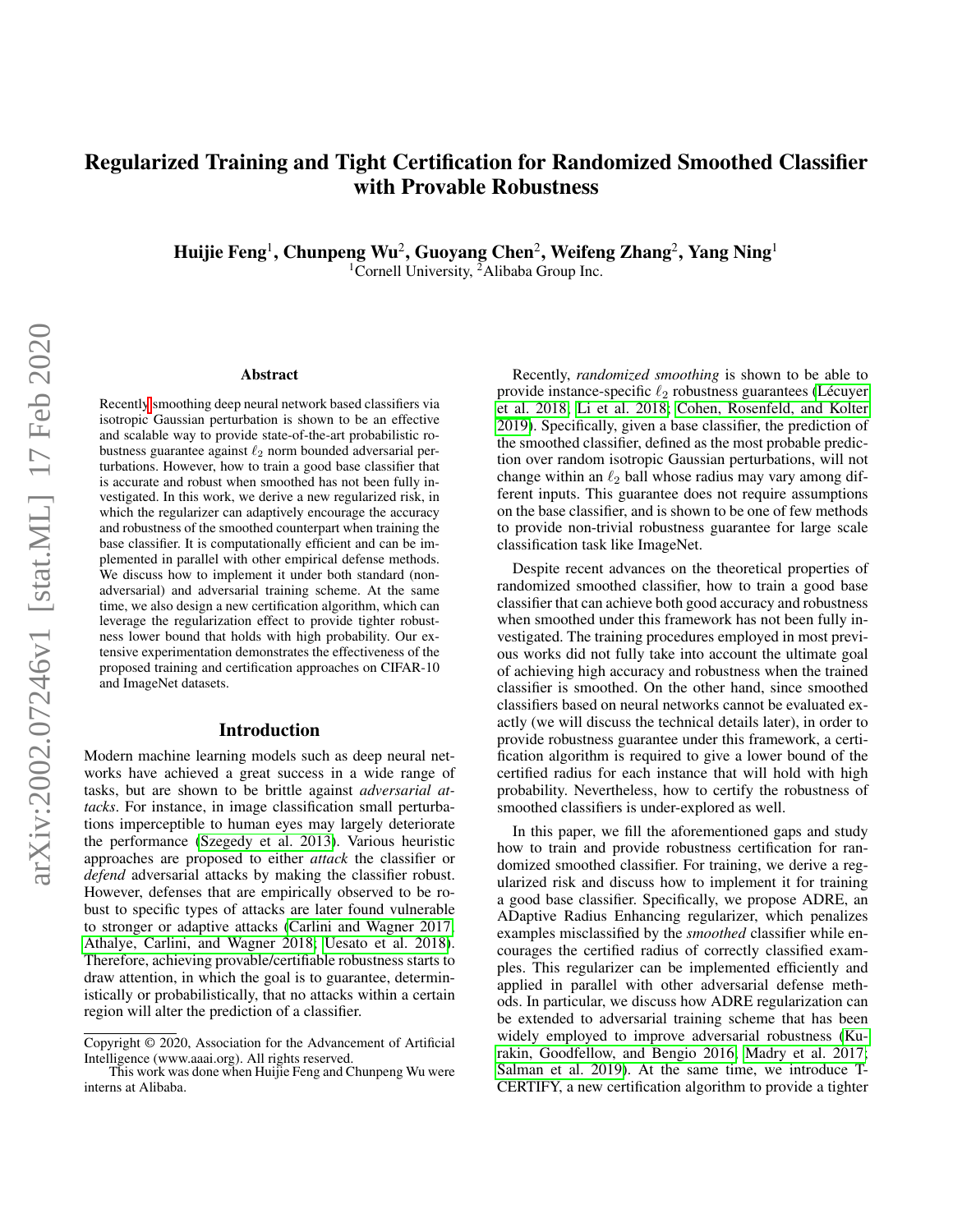lower bound of the certified radius that holds with high probability. This algorithm builds upon and extends previous certification approaches and can further improve the robustness guarantee. We assess the effectiveness of ADRE and T-CERTIFY on CIFAR-10 and ImageNet datasets, and demonstrate that both approaches can improve the  $\ell_2$  robustness of randomized smoothed classifier.

## Related Work and Preliminary

Certified adversarial defenses Certified defenses aim to provide robustness guarantee for classifiers. Specifically, for a certain type of attack, we say a classifier is provable/certifiable robust within some region that may depend on the input, if the outputs of the classifier is constant over this region. For the well studied  $\ell_p$  norm bounded attacks, a variety of methods based on techniques such as mixed integer linear programing [\(Lomuscio and Maganti 2017;](#page-7-9) [Fischetti and](#page-7-10) [Jo 2017\)](#page-7-10), satisfiability modulo theories [\(Katz et al. 2017;](#page-7-11) [Ehlers 2017;](#page-7-12) [Huang et al. 2017\)](#page-7-13), bounding local or global Lipschitz constant of the neural network [\(Hein and An](#page-7-14)[driushchenko 2017;](#page-7-14) [Cisse et al. 2017;](#page-7-15) [Tsuzuku, Sato, and](#page-7-16) [Sugiyama 2018;](#page-7-16) [Anil, Lucas, and Grosse 2018\)](#page-7-17), convex relaxation [\(Wong and Kolter 2017;](#page-8-1) [Raghunathan, Steinhardt,](#page-7-18) [and Liang 2018\)](#page-7-18) and many others have been proposed. However, these methods are generally unable to certify large networks, and thus cannot provide meaningful guarantees for tasks like ImageNet classification, mainly due to the intrinsic computational burden or loose relaxation. Compared to these methods, a salient advantage of randomized smoothed classifier is that it circumvents additional assumptions on the base classifier, and thus can fully leverage large expressive neural network to generate a powerful smoothed classifier.

Notations and Randomized Smoothed Classifier Let D denote the distribution of  $(x, y) \in \mathbb{R}^d \times [C]$  where  $[C] =$  $\{1, \ldots, C\}$ . A soft classification function parameterized by  $\hat{\theta}$ ,  $F(\mathbf{x}; \theta)$ :  $\mathbb{R}^d \to [0, 1]^C$ , maps the input to the probability score for each class  $c \in [C]$ , and the corresponding (hard) classifier  $f(\mathbf{x}; \theta) : \mathbf{x} \to [C]$  outputs the class label with the highest score. We use  $F^c(x)$  to denote the probability score with respect to class *c*. For neural network classifiers, the probability scores are typically generated by the softmax function.

Given a (base) classifier f, the smoothed classifier q based on f under isotropic Gaussian perturbation with variance  $\sigma^2$ is defined as

$$
g(\boldsymbol{x}; f, \sigma) = \underset{c \in [C]}{\arg \max} G^c(\boldsymbol{x}; f, \sigma), \tag{1}
$$

where  $G<sup>c</sup>(x; f, \sigma) = \mathbb{P}(f(x + \delta) = c)$  is the smoothed probability score and  $\delta \sim N(0, \sigma^2 I)$ . Throughout the paper we simplify the notation by omitting the parameter  $\theta$ and/or  $\sigma$ , and use  $f, g$  to denote the base and smoothed classifier, respectively. A nice property of  $g$  is that, for any given x,  $g(x + \gamma)$  will yield the same prediction for all  $\|\gamma\|_2 \leq R$ , where the certified radius R depends on the top probability score  $p_A = \max_c G^c(\boldsymbol{x})$  and the "runner" up" score  $p_B = \max_{c \neq g(x)} G^c(x)$  (Lécuyer et al. 2018;

[Li et al. 2018;](#page-7-4) [Cohen, Rosenfeld, and Kolter 2019\)](#page-7-5). Without further assumptions on  $f$ , the tight radius is

<span id="page-1-0"></span>
$$
R = \frac{\sigma}{2} (\Phi^{-1}(p_A) - \Phi^{-1}(p_B)),
$$
 (2)

where  $\Phi^{-1}$  is the quantile function of standard Gaussian distribution [\(Cohen, Rosenfeld, and Kolter 2019\)](#page-7-5).

Training the Base Classifier To train the base classifier, the most common approach was applying canonical empirical risk minimization with a single draw of Gaussian noise added on the training samples as a data augmentation pro-cedure (Lécuyer et al. 2018; [Cohen, Rosenfeld, and Kolter](#page-7-5) [2019\)](#page-7-5). Stability training that penalizes the difference between the logits from original and Gaussian augmented example was also proposed [\(Li et al. 2018\)](#page-7-4). Very recently, adversarial training was applied to significantly improve the certified  $\ell_2$  robustness of randomized smoothed classifier [\(Salman et al. 2019\)](#page-7-8), where adding multiple Gaussian perturbation for a single training example was also employed. In this paper, we formalize the idea of single and multiple Gaussian augmentation as approximately minimizing a perturbed risk, based on which we derive the proposed ADRE regularized risk. We further adapt adversarial training to our regularized procedure and demonstrate through experiments that ADRE regularizer is also effective in this case.

Robustness Certification The robustness radius for a given example under the framework of randomized smoothing requires identifying and evaluating  $p_A$  and  $p_B$ . Unfortunately, for neural network based smoothed classifier, exact evaluation is intractable. In practice, we can only give a lower bound of the certified radius by estimating a lower and upper bound for  $p_A$  and  $p_B$ , denoted by  $p_A$  and  $\overline{p_B}$ , respectively. Simultaneous confidence interval for multinomial distribution [\(Sison and Glaz 1995\)](#page-7-19) was applied in [\(Li et al.](#page-7-4) [2018\)](#page-7-4). However, from statistical perspective, without prior knowledge about the true top and "runner-up" class, constructing confidence intervals for class probabilities is not sufficient to provide rigorous robustness certification. Another approach named CERTIFY firstly estimates  $p_A$ , and then chooses  $\overline{p_B} = 1-p_A$ , which can be loose in some cases [\(Cohen, Rosenfeld, and Kolter 2019\)](#page-7-5). In particular, the proposed ADRE regularizer encourages robustness by penalizing the "runner-up" probability for correctly classified examples, and thus this approach may not fully express the improved robustness. In contrast, the proposed T-CERTIFY estimate  $p_A$  and  $\overline{p_B}$  separately, and is shown to provide tighter lower bound for the true certified radius.

While the radius in [\(2\)](#page-1-0) holds for arbitrary base classifier, under the framework of randomized smoothing we wish to train a base classifier that can consistently make correct predictions under isotropic Gaussian perturbation to achieve high accuracy and large certified radius. Consequently, standard empirical risk minimization may not yield a desired base classifier, since the original and perturbed samples can be very different in high dimension, especially when  $\sigma$  is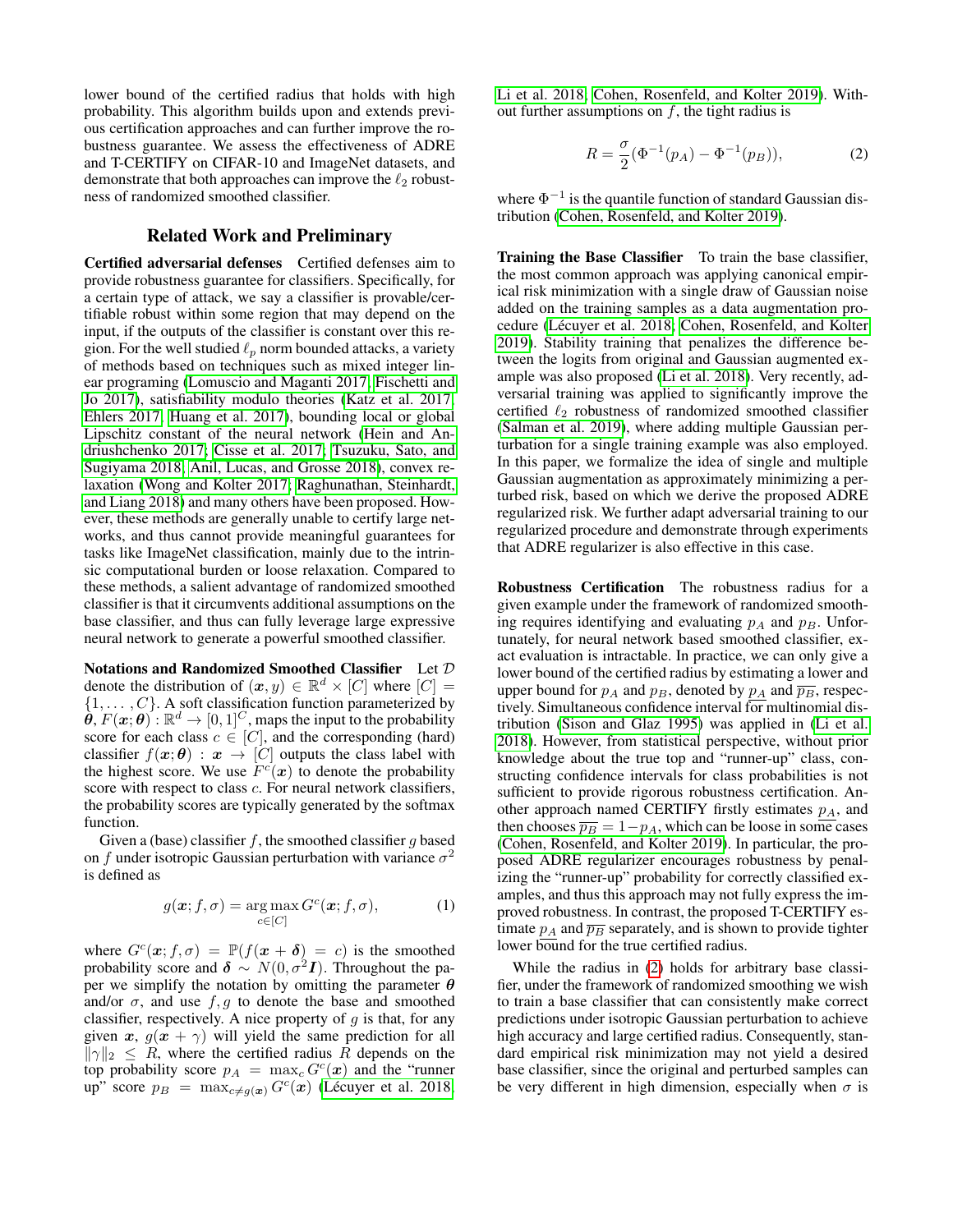large. Instead, consider the following perturbed risk

$$
R_{per}(\boldsymbol{\theta}, \mathcal{D}, \mathcal{P}) = \mathbb{E}_{\mathcal{D}\times\mathcal{P}} \bigg[ L(F(\boldsymbol{x} + \boldsymbol{\delta}; \boldsymbol{\theta}), y) \bigg] = \mathbb{E}_{\mathcal{D}} \bigg[ \mathbb{E}_{\mathcal{P}} \big[ L(F(\boldsymbol{x} + \boldsymbol{\delta}; \boldsymbol{\theta}), y) \big| \boldsymbol{x}.y \big] \bigg], \quad (3)
$$

<span id="page-2-0"></span>where  $\delta \sim \mathcal{P}$  is the perturbation distribution and L is some loss function. Although  $P$  and  $L$  can be arbitrary, in this paper we focus on  $P \stackrel{d}{=} N(0, \sigma^2 I)$  independent of  $D$  and cross entropy loss  $l_{CE}(F(\boldsymbol{x}), y) = -\log(F^y(\boldsymbol{x})).$  We write for simplicity  $R_{per}(\vec{\theta}, \mathcal{D}, \mathcal{P}) = R_{per}(\vec{\theta})$  without confusion. Intuitively, minimizing [\(3\)](#page-2-0) yields a classifier that has low risk, and thus high accuracy under Gaussian perturbation.

Motivating Adaptive Radius Enhancing Regularization The perturbed risk [\(3\)](#page-2-0) tends to yield a randomized smoothed classifier with high accuracy. However, the tradeoff between robustness and accuracy has been widely observed, both empirically and theoretically [\(Fawzi, Fawzi, and Frossard 2018;](#page-7-20) [Tsipras et al. 2019;](#page-7-21) [Zhang et al. 2019\)](#page-8-2). Meanwhile, although Gaussian augmentation has also been observed to yield a (base) classifier with improved robustness [\(Kannan,](#page-7-22) [Kurakin, and Goodfellow 2018\)](#page-7-22), it is not clear whether it will generate a smoothed classifier with large certified robustness. In fact, without additional assumptions on the curvature or complexity of the base classifier, it is difficult to build a direct connection between the base and smoothed classifier . Thus, the resulting base classifier from [\(3\)](#page-2-0) may still be suboptimal regarding robustness when smoothed.

It is clear that for any given input  $x$ , the certified radius directly depends on the top and "runner-up" probability score of the smoothed classifier. Notice that for any fixed input  $x$  a certified radius exists no matter  $q$  makes a correct prediction or not. However, while a large radius when  $x$  is correctly predicted is desired, a misclassified  $x$  with large radius is detrimental. This motivates the following measure

<span id="page-2-2"></span>
$$
R_{adre}(\boldsymbol{\theta}) = \mathbb{E}_{\mathcal{D}}\left[\underline{L'(G(\boldsymbol{x};\boldsymbol{\theta}), \argmax_{c \neq y} G^c(\boldsymbol{x};\boldsymbol{\theta}))}_{(\spadesuit)}\right], \quad (4)
$$

where  $L'$  is some loss function. To interpret this, we consider two cases

- when g makes a correct prediction,  $\arg \max_{c \neq y} G^c(\boldsymbol{x}; \boldsymbol{\theta})$ is the "runner-up" class, and in this case  $(\spadesuit)$  serves as a measure of robustness for the smoothed classifier, where a larger value suggests a higher robustness.
- when g makes a wrong prediction,  $\arg \max_{c \neq y} G^c(\mathbf{x}; \boldsymbol{\theta})$ is top class, and in this case  $(\spadesuit)$  corresponds to the radius of a misclassified example, where a larger value indicates a smaller radius.

Therefore, we can think of  $R_{adre}$  as a balanced measure between accuracy and robustness for the smoothed classifier g. For concreteness, in this paper we also choose  $L'$  as the cross entropy loss. Following this, we propose ADRE, an ADaptive Radius Enhancing regularized risk

<span id="page-2-1"></span>
$$
R_{reg}(\boldsymbol{\theta}) = R_{per}(\boldsymbol{\theta}) - \lambda R_{adre}(\boldsymbol{\theta}), \qquad (5)
$$

where  $\lambda$  is a hyper-parameter. Here the first component  $R_{per}$ corresponds to the classification accuracy of the base classifier under perturbation. For the second component, we use  $R_{adre}$  as a regularization term that adaptively encourages the certified radius and accuracy for the smoothed counterpart of the trained base classifier. We call the training procedure based on  $(5)$  as ADRE<sub>REG</sub>.

Connection to Large Margin Training The goal of achieving large certified radius for correctly classified example is closely related to the objective of obtaining large margin classifier. Notice that  $R = \frac{\sigma}{2}(\Phi^{-1}(p_A) - \Phi^{-1}(p_B)) \ge$  $\phi \cdot \frac{\sigma}{2}(p_A - p_B)$ , where  $\phi > 0$  is the lower bound of the derivative of  $\Phi^{-1}$ . From [\(4\)](#page-2-2) we can see that  $R_{adre}$  acts a similar role as promoting  $G^y(x) - \max_{c \neq y} G^c(x)$ , which is equivalent to  $p_A - p_B$  when the smoothed classifier correctly classify  $x$ . Therefore, the proposed ADRE regularizer can be treated as a large margin regularizer under the framework of randomized smoothing. Different from directly maximizing the margin of the trained classifier such as in [\(Ding et](#page-7-23) [al. 2018;](#page-7-23) [Elsayed et al. 2018\)](#page-7-24), we exploit  $R_{adre}$  that is tailored to randomized smoothed classifiers to guide the trained base classifier in the direction of higher robustness when smoothed.

**Implementation** Given training samples  $\{(\boldsymbol{x}_i, y_i)\}_{i=1}^n$ , in practice our objective naturally becomes to minimize

$$
\frac{1}{n}\sum_{i=1}^{n}L_{i}-\lambda P_{i},\qquad(6)
$$

where  $L_i = \mathbb{E}_{\mathcal{P}}[l_{CE}(F(\boldsymbol{x}_i + \boldsymbol{\delta}; \boldsymbol{\theta}), y_i)]$  and  $P_i =$  $l_{CE}(G(\boldsymbol{x}_i;\boldsymbol{\theta}), \argmax_{c\neq y} \hat{G}^c(\boldsymbol{x}_i;\boldsymbol{\theta})).$ 

However, for a neural network base classifier, it is intractable to evaluate both  $L_i$  and  $G$  exactly, and thus we will approximate both terms during training. Given a training pair  $(x', y')$ , for the first term we use the unbiased estimator

<span id="page-2-5"></span>
$$
\hat{L}(\boldsymbol{x}', y'; \boldsymbol{\theta}) = \frac{1}{k} \sum_{j=1}^{k} l_{CE}(F(\boldsymbol{x}' + \boldsymbol{\delta}_j; \boldsymbol{\theta}), y'). \tag{7}
$$

For the second term, we will substitute  $G$  by

<span id="page-2-4"></span>
$$
\hat{G}(\boldsymbol{x}';\boldsymbol{\theta}) = \frac{1}{k} \sum_{j=1}^{k} F(\boldsymbol{x}' + \boldsymbol{\delta}_j; \boldsymbol{\theta}).
$$
 (8)

Essentially, for both terms we sample i.i.d Gaussian perturbations and substitute the conditional expected loss and the smoothed probability score by finite sample estimators. Note that for  $G$ , we average over a finite sample of base classifier probability scores  $F$  under perturbation instead of employing the fraction of counts, defined as

<span id="page-2-3"></span>
$$
\frac{1}{k}\sum_{j=1}^{k} \left( \mathbb{1}\{f(\mathbf{x}' + \boldsymbol{\delta}_{ij}) = c\} \right)_{c=1}^{C} \in [0,1]^{C}, \qquad (9)
$$

where 1 is the indicator function. Although [\(9\)](#page-2-3) is an unbiased estimator for  $G(\mathbf{x}')$ , due to computational constraint, in practice  $k$  cannot be too large, which is problematic both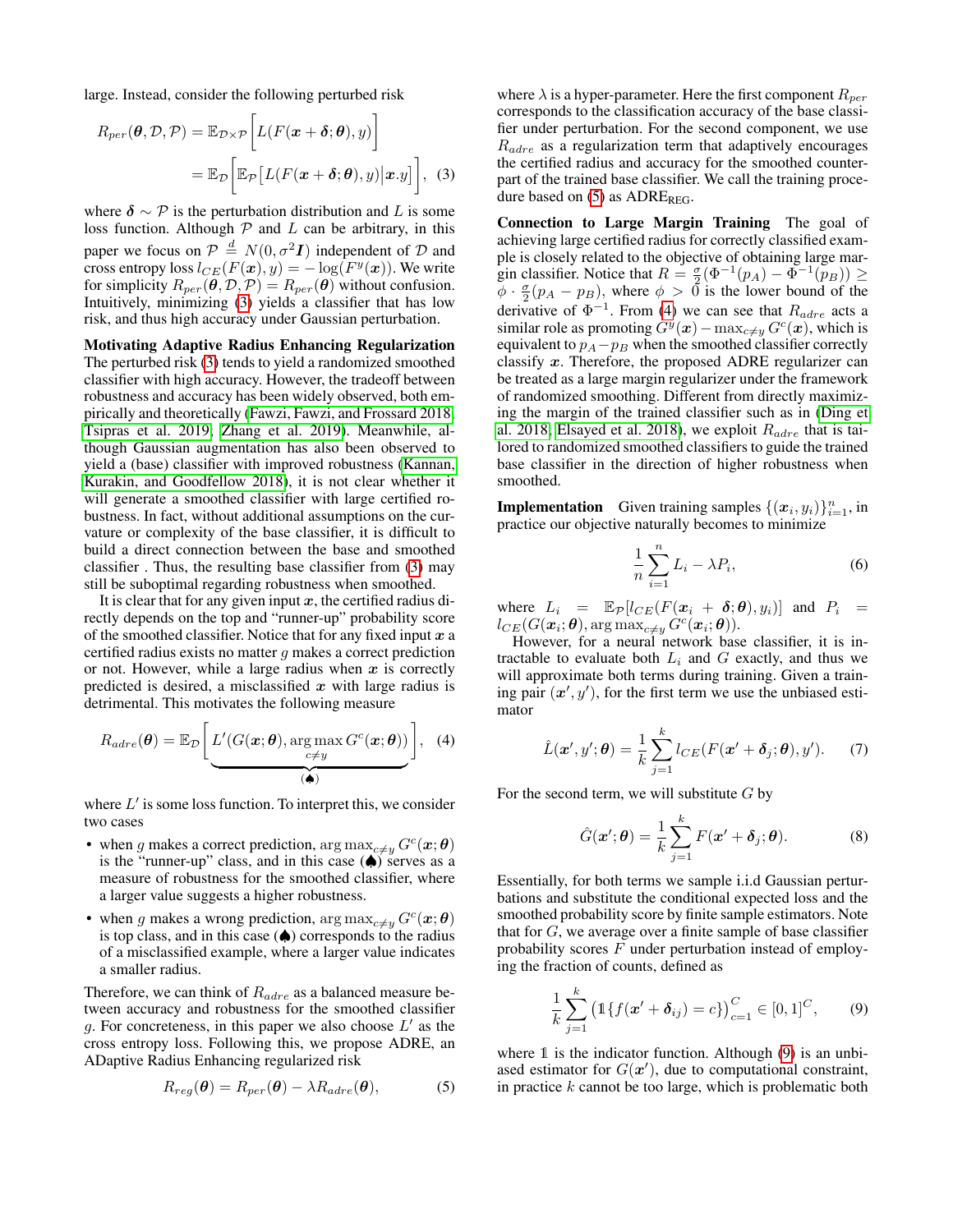#### <span id="page-3-0"></span>Algorithm 1 ADRE regularized Training

**input** : Training sample  $\mathcal{D}_N$ **parameter:** variance  $\sigma > 0$ ; tuning parameter  $\lambda \geq 0$ ; number of perturbations  $k > 0$ ; # for adversarial training attack steps M; step size  $\alpha$ ; radius  $\epsilon$ ; for *each epoch* do for each minibatch  $\{(\boldsymbol{x}_i, y_i)\}_{i\in[B]}\subset \mathcal{D}_N$  do  $\boldsymbol{\delta}_{ij} \stackrel{i.i.d}{\sim} N(0,\sigma^2), j \in [k]$ if *adversarial training* then for  $m=1,\ldots\,,M$  do  $\hat{G}_i \leftarrow \frac{1}{k}\sum_{j=1}^k F(\boldsymbol{x}_i+\boldsymbol{\delta}_{ij};\boldsymbol{\theta})$  $\boldsymbol{x}_i \leftarrow \text{PGD-step}(\boldsymbol{x}_i, \hat{G}_i, \alpha, \epsilon)$ | end end  $l_{per}^{(i)} \leftarrow \frac{1}{k}\sum_{j=1}^{k}Loss(F(\boldsymbol{x}_{i}+\boldsymbol{\delta}_{ij};\boldsymbol{\theta}),y_{i})$  $\hat{G}_i \leftarrow \frac{1}{k}\sum_{j=1}^k F(\boldsymbol{x}_i+\boldsymbol{\delta}_{ij};\boldsymbol{\theta})$  $\hat{y}_i \leftarrow \arg \max_{c \neq y_i} \hat{G}_i^c$  $l_{adre}^{(i)} \leftarrow Loss(\hat{G}_i, \hat{y}_i)$ end  $\nabla L = \nabla \frac{1}{B} \sum_{i=1}^{B} \left\{ l_{per}^{(i)} - \lambda l_{adre}^{(i)} \right\}$  $\boldsymbol{\theta} \leftarrow$  Step $(\boldsymbol{\theta}, \nabla L)$  #update using proper optimizer end

statistically and numerically, especially when the number of classes is large. Instead, by applying [\(8\)](#page-2-4) we implicitly conduct smoothing when estimating  $G(\boldsymbol{x}')$ .

We can also justify [\(8\)](#page-2-4) following  $G(\mathbf{x}') = (\mathbb{E}[\mathbb{1}(f(\mathbf{x}' +$  $\delta$ ) = c)]) $C_{c=1}^C \approx \mathbb{E}[F(x'+\delta)].$ 

The detailed training procedure is described in Algorithm [1.](#page-3-0) Notice that we use the same set of perturbations in both  $l_{per}$  and G. Empirically, we find this saves half of forward pass computation without sacrificing accuracy and robustness compared to the case where two different sets of perturbations are applied. Our implementation of  $\text{ADRE}_{\text{REG}}$ also unifies and generalizes different Gaussian data augmentation techniques applied in previous works when  $\lambda = 0$ (Lécuyer et al. 2018; [Cohen, Rosenfeld, and Kolter 2019;](#page-7-5) [Salman et al. 2019\)](#page-7-8). We also note that Algorithm [1](#page-3-0) unifies the adversarial training scheme which will be discussed later.

Alternative Formulations One may consider directly balancing off accuracy and robustness based on the following objective

<span id="page-3-1"></span>
$$
\mathbb{E}_{\mathcal{D}}\bigg[\mathbb{E}[l_{CE}(F(\boldsymbol{x}+\boldsymbol{\delta};\boldsymbol{\theta}),y)|\boldsymbol{x},y] - \lambda'(\Phi^{-1}(\max_{c} G^{c}(\boldsymbol{x};\boldsymbol{\theta})) - \Phi^{-1}(\max_{c\neq g(\boldsymbol{x};\boldsymbol{\theta})} G^{c}(\boldsymbol{x};\boldsymbol{\theta}))\bigg],\tag{10}
$$

where the first part stays the same, but the second part corresponds to the expected certified radius. Although this looks somewhat natural, empirically we observe that minimizing this objective with plug-in approximation [\(8\)](#page-2-4) is not stable and may converge to bad local minima, especially when  $\lambda$  is relatively large. This is reasonable since the second part of [\(10\)](#page-3-1) does not involve the correct label, and a classifier that consistently makes wrong prediction with high confidence can have low risk. Therefore, minimizing this objective can easily converge to bad local minima with such property. We speculate that more careful initialization may be required to yield desired base classifier in this case.

Regularized Smoothed Adversarial Training Adversarial training has been widely used to boost the robustness of classifiers, and is arguably the most effective type of empirical defense method against adversarial attacks [\(Kurakin,](#page-7-6) [Goodfellow, and Bengio 2016;](#page-7-6) [Madry et al. 2017\)](#page-7-7). Generally speaking, the objective can be formulated as minimizing the worst case risk over an adversarial region with strength  $\epsilon$ , denoted by  $S_{\epsilon}$ 

$$
\mathbb{E}_{\mathcal{D}}\bigg[\max_{\boldsymbol{x}'\in S_{\epsilon}(\boldsymbol{x})} L(F(\boldsymbol{x}';\boldsymbol{\theta}),y)\bigg].\tag{11}
$$

While adversarial training is typically used to improve empirical robustness of classifiers, it is also recently found helpful to improve provable robustness for smoothed classifier [\(Salman et al. 2019\)](#page-7-8).

In this section, we describe an  $\ell_2$  attack scheme based on ADRE regularization, which can be incorporated into training for obtaining robust smoothed classifier. Formally, given  $(x^0, y)$  we seek for an adversarial example

<span id="page-3-2"></span>
$$
\tilde{\boldsymbol{x}} = \max_{\|\boldsymbol{x}^0 - \boldsymbol{x}'\|_2 \leq \epsilon} \left\{ l_{CE}(G(\boldsymbol{x}'; \boldsymbol{\theta}), y) - \lambda l_{CE}(G(\boldsymbol{x}'; \boldsymbol{\theta}), \arg \max_{c \neq y} G^c(\boldsymbol{x}'; \boldsymbol{\theta})) \right\}.
$$
 (12)

To be specific, instead of maximizing the standard cross entropy loss of smoothed classifier  $l_{CE}(G(\boldsymbol{x}; \boldsymbol{\theta}), y)$ , we maximize it together with ADRE regularization. To interpret this, when we maximize over  $l_{CE}(G(\mathbf{x}; \theta), y)$ , we generate an adversarial example with respect to the smoothed classifier that leads to high loss and thus wrong prediction. In our scenario, however,  $\tilde{x}$  tends to be either 1) correctly classified but non-robust or 2) misclassified, potentially by a large margin. Therefore, the proposed attack is more versatile under the framework of randomized smoothing, and potentially leads to a smoothed classifier with a better balance between accuracy and robustness, when adversarial training based on this attack is employed. The proposed attack is an extension of the SMOOTHADV attack [\(Salman et al. 2019\)](#page-7-8) when [\(12\)](#page-3-2) is implemented with plug-in estimate [\(8\)](#page-2-4). We also note that similar to SMOOTHADV we use  $l_{CE}(G(\mathbf{x}; \theta), y)$  in [\(12\)](#page-3-2) instead of  $\mathbb{E}_{\delta}(F(\boldsymbol{x} + \boldsymbol{\delta}; \boldsymbol{\theta}))$ , where the latter one was found to be ineffective in practice.

Since exact evaluation of the above maximization problem is intractable, we will follow the widely used iterative first-order methods. For concreteness, in this paper we focus on non-targeted  $\ell_2$  projected gradient descent (PGD) attack [\(Madry et al. 2017\)](#page-7-7), but other approaches can be applied as well. Specifically, we approximate the inner maximizer by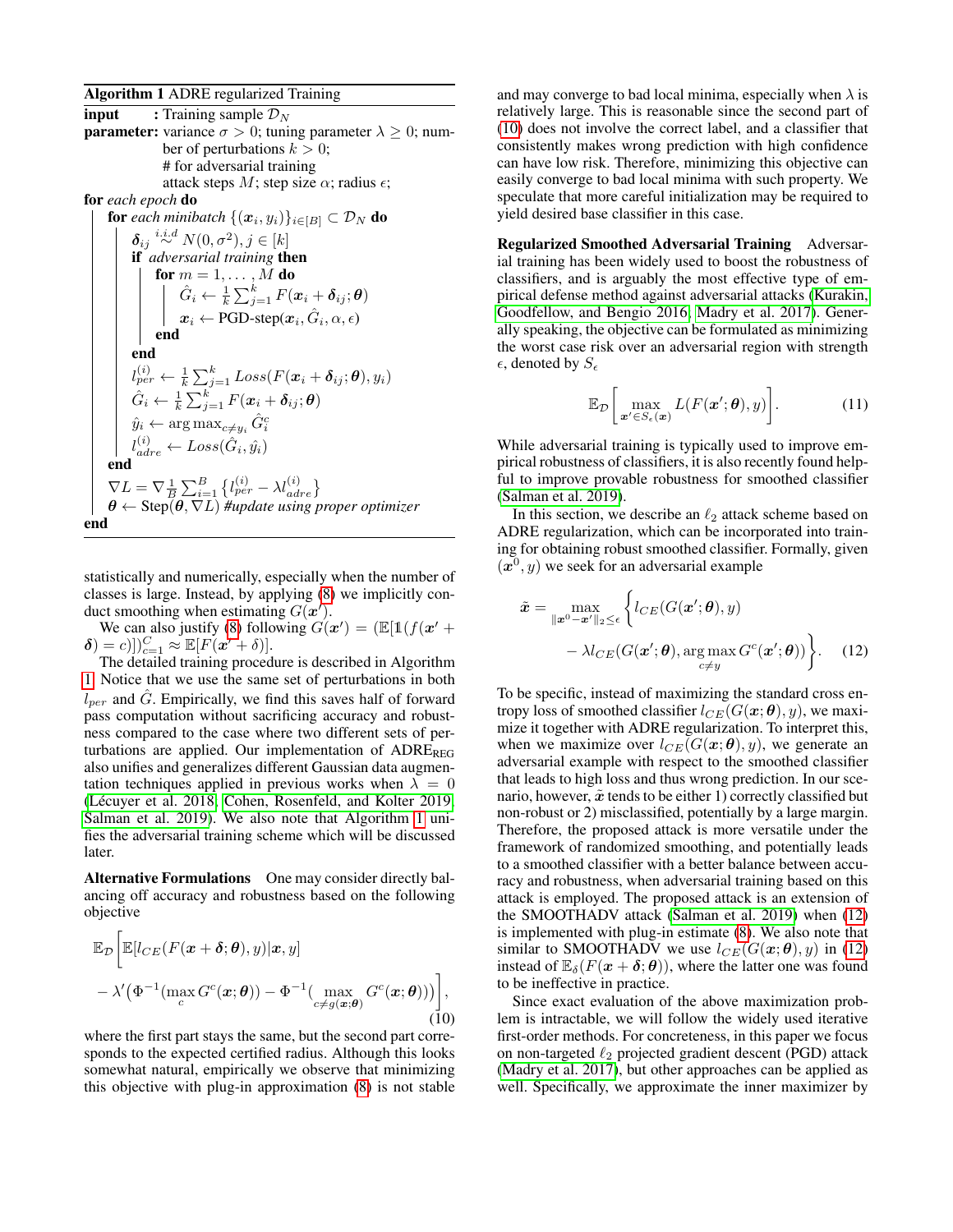iteratively solving

<span id="page-4-0"></span>
$$
\boldsymbol{x}^{t+1} = \mathcal{P}_{2,\epsilon} \bigg( \boldsymbol{x}^t + \alpha \cdot \nabla \{ l_{CE}(\hat{G}(\boldsymbol{x}^t; \boldsymbol{\theta}), y) - \lambda l_{CE}(\hat{G}(\boldsymbol{x}^t; \boldsymbol{\theta}), \arg \max_{c \neq y} \hat{G}^c(\boldsymbol{x}^t; \boldsymbol{\theta})) \} \bigg). \tag{13}
$$

where  $\mathcal{P}_{2,\epsilon}$  is the projection operator into an  $\ell_2$  ball with radius  $\epsilon$  and  $\alpha$  is the step size.

The detailed implementation of the proposed adversarial training based on the above PGD attack, referred as ADREADV, is described in Algorithm [1](#page-3-0) where the helper function  $PGD(x, G, \alpha, \epsilon)$  runs a single step of PGD iteration [\(13\)](#page-4-0). We also reuse the same set of noise samples for each training example at each PGD iteration to stabilize the attack, as suggested in [\(Salman et al. 2019\)](#page-7-8).

#### Robustness Certification

Certifying the robustness radius of a smoothed classifier  $g$ for a given input x requires evaluating g exactly for  $p_A$  and  $p_B$ . In practice, we may only estimate a lower bound  $p_A$  and an upper bound  $\overline{p}_B$  that hold with high probability. In this section, we propose a Monte Carlo algorithm that guarantees a lower bound of the true certified robustness that holds with probability greater than  $1-\alpha$ , where  $\alpha$  is a pre-specified significance level. This method independently estimates  $p_A$ ,  $\overline{p_B}$ and thus can leverage the regularized smoothed classifier to provide tighter robustness guarantee.

We now describe the certification procedure. Given a base classifier f and input x, we firstly sample  $\delta_i \stackrel{i.i.d}{\sim}$  $N(0, \sigma^2 I)$   $\forall i \in [n]$  and then evaluate each  $f(x + \delta_i)$ . Suppose we get a sequence of ordered counts  $N_{R_1} \ge N_{R_2} \ge$  $\ldots \geq \hat{N}_{R_C}$ , where each  $R_i \in [C]$  is an ordered class label. For a given significance level  $\alpha$  and  $\alpha' \in [0, \alpha]$ , suppose for now  $R_1 = g(x)$ . Consider

$$
\underline{p_A} = \sup \left\{ p \middle| \mathbb{P}(Bin(n, p) \ge \hat{N}_{R_1}) \le \alpha' \right\},
$$
\n
$$
\overline{p_B} = \inf \left\{ p \middle| \sum_{j=2}^{C} \mathbb{P}(Bin(n, p) \le \hat{N}_{R_j}) \le \alpha - \alpha' \right\}, (14)
$$

<span id="page-4-1"></span>where the probability is over the binomial random variable  $Bin(n, p)$  with n number of trials and success probability p. The lower bound of the top probability score  $p_A$  is given by the classic Clopper-Pearson method [\(Clopper and](#page-7-25) [Pearson 1934\)](#page-7-25) with one-sided significance level  $\alpha'$ . For the upper bound, we generalize the Clopper-Pearson method to construct a one-sided confidence interval for  $p_B$  with significance level  $\alpha - \alpha'$ , where  $\overline{p}_B$  is defined as its boundary point.

<span id="page-4-2"></span>Proposition 1. *Following the certification procedure described above. For any fix* x, if the  $R_1 = g(x)$  then with *probability greater than*  $1 - \alpha$ ,  $g(x + \gamma) = R_1 \forall ||\gamma||_2 \leq$  $\frac{\sigma}{2}(\Phi^{-1}(\underline{p_A}) - \Phi^{-1}(\overline{p_B})).$ 

*Proof Sketch.* Without loss of generality, suppose the top label  $R_1 = 1$ . Write  $G(\mathbf{x}) = (p_1, p_2, \dots, p_C)$ . It suffices to show that

$$
\mathbb{P}(\underline{p_A} > p_1 \cup \overline{p_B} < \max_{c \neq 1} p_c) \leq \alpha. \tag{15}
$$

Based on the definitions in [\(14\)](#page-4-1), we know  $\mathbb{P}(p_A > p_1) \leq \alpha'$ . On the other hand, write  $\alpha_c = \mathbb{P}(Bin(n, \overline{p_B}) \leq \hat{N}_c)$ , we know  $\sum_{c=2}^{C} \alpha_c \leq \alpha - \alpha'$  and therefore

$$
\mathbb{P}(\overline{p_B} < \max_{c \neq 1} p_c) \leq \sum_{c=2}^C \mathbb{P}(\overline{p_B} < p_c) \sum_{c=2}^C \alpha_c \leq \alpha - \alpha'.
$$

 $\Box$ This completes the proof by applying a union bound.

Proposition [1](#page-4-2) shows that, if we have knowledge about the top class then  $p_A$ ,  $\overline{p_B}$  are proper bounds, and thus we can estimate a lower bound for the certified radius that holds with probability greater than  $1 - \alpha$ . To obtain a tighter lower bound, we may maximize the radius  $\frac{\sigma}{2}(\Phi^{-1}(\underline{p_A}) - \Phi^{-1}(\underline{p_A})$  $\Phi^{-1}(\overline{p_B})$  over  $\alpha' \in [0, \alpha]$ . For practical implementation in which the top class is unknown, we propose T-CERTIFY, which extends CERTIFY [\(Cohen, Rosenfeld, and Kolter](#page-7-5) [2019\)](#page-7-5) to provide a tighter certified robustness for a given input by estimating  $p_A$ ,  $\overline{p_B}$  separately and searching over a grid of  $\alpha$ 's. The algorithm is as follows.

Algorithm 2 T-Certify **input** : base classifier f, input  $x$ **parameter:** variance  $\sigma$ , size  $n_0$ ,  $n > 0$ , significance  $\alpha$ , grid  $\mathcal A$  $c_0 \leftarrow$  SampleUnderNoise(f, x,  $n_0, \sigma$ )  $R_1 \leftarrow$  top index in  $c_0$  $c \leftarrow$  SampleUnderNoise(f, x, n,  $\sigma$ ) for  $\alpha' \in \mathcal{A}$  do  $p_A \leftarrow \text{LowerConfBound}(c[R_1], n, 1 - \alpha')$  $\overline{\overline{p_B}} \leftarrow$  UpperConfBound( $c[-R_1], n, 1 - (\alpha - \alpha')$ ) if  $p_A > 0.5$  then  $\overline{r}_{\alpha'} \leftarrow \frac{\sigma}{2} (\Phi^{-1}(\underline{p}_A) - \Phi^{-1}(\overline{p}_B)).$ else  $r_{\alpha'} \leftarrow 0.$ end end if  $\max_{\alpha' \in A} r_{\alpha'} > 0$  return  $(R_1, \max_{\alpha' \in A} r_{\alpha'})$  else return ABSTAIN

Here SampleUnderNoise( $f, x, n, \sigma$ ) samples the noise  $\delta_i' \ \forall \ i \in [n]$ , evaluate  $f(x + \delta_i')$  and get counts for each class. Function LowerConfBound( $c[R_1], n, 1 - \alpha$ ) calculate  $p_A$  following [\(14\)](#page-4-1) based on the Clopper-Pearson confidence interval [\(Clopper and Pearson 1934\)](#page-7-25), and similarly for UpperConfBound. Similar to CERTIFY, T-CERTIFY abstains from making a prediction when the lower bound at significance level  $\alpha'$  is no larger than a half, which guarantees the correctness of the top class prediction.

Theorem 1. *If T-CERTIFY does not abstain and returns a label* c with radius r, then with probability at least  $1 - \alpha$ *,*  $g(\boldsymbol{x} + \gamma) = c \,\forall \, \|\gamma\|_2 \leq r$ , where r is the returned radius in *T-CERTIFY.*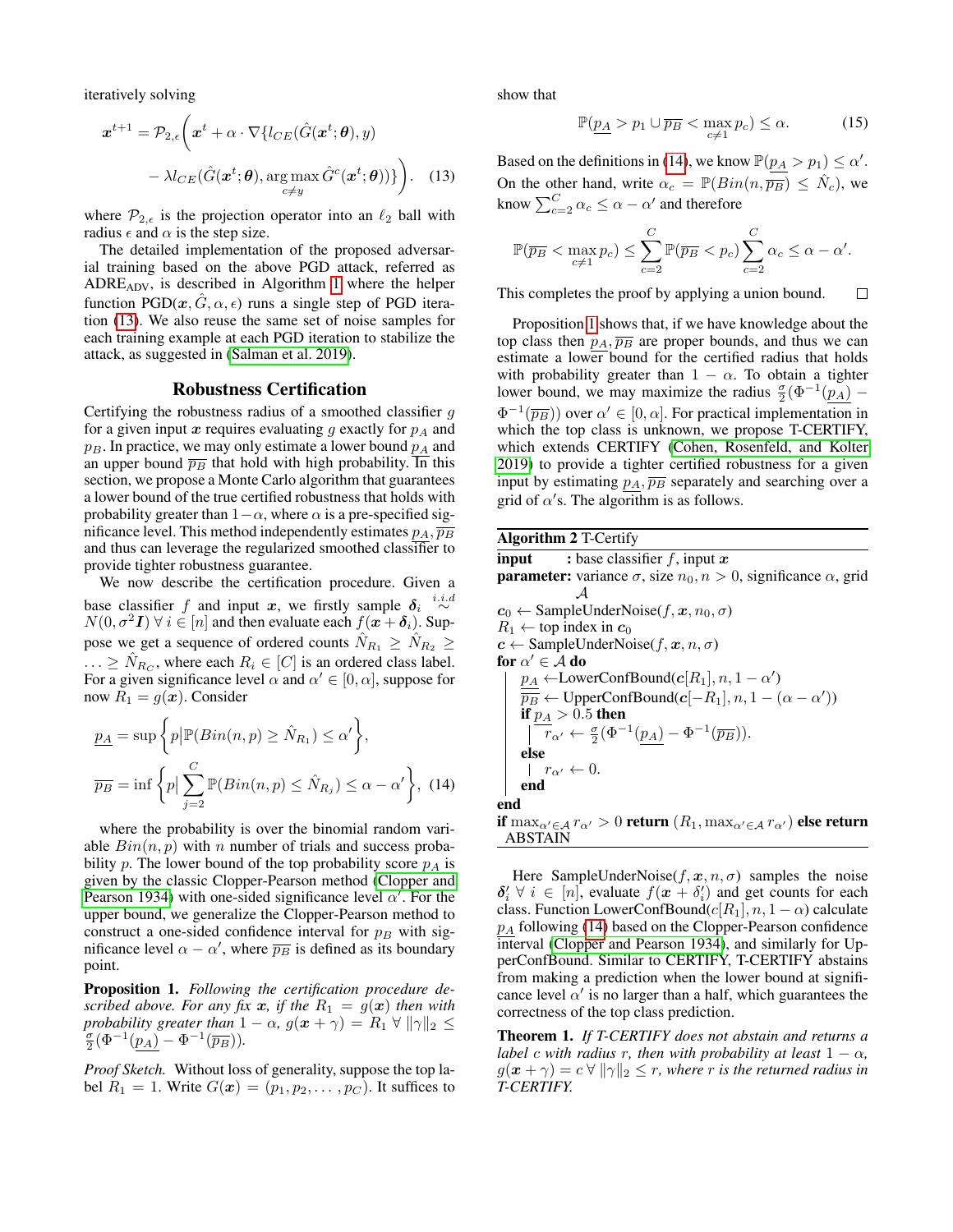|          | Method                 | $\ell_2$ Radius                           | 0.0  | 0.25 | 0.5  | 0.75 | 1.0  | 1.25 | 1.5  | 1.75 | 2.0  | 2.25 | 2.5  | 2.75 | 3.0  |
|----------|------------------------|-------------------------------------------|------|------|------|------|------|------|------|------|------|------|------|------|------|
| CIFAR-10 | Basic                  | $\sigma = 0.12$                           | 0.81 | 0.59 | 0.00 | 0.00 | 0.00 | 0.00 | 0.00 | 0.00 | 0.00 | 0.00 | 0.00 | 0.00 | 0.00 |
|          |                        | $\sigma = 0.25$                           | 0.75 | 0.60 | 0.43 | 0.27 | 0.00 | 0.00 | 0.00 | 0.00 | 0.00 | 0.00 | 0.00 | 0.00 | 0.00 |
|          |                        | $\sigma = 0.50$                           | 0.65 | 0.55 | 0.41 | 0.32 | 0.23 | 0.15 | 0.09 | 0.05 | 0.00 | 0.00 | 0.00 | 0.00 | 0.00 |
|          |                        | $\sigma = 1.00$                           | 0.47 | 0.39 | 0.34 | 0.28 | 0.22 | 0.17 | 0.14 | 0.12 | 0.10 | 0.08 | 0.05 | 0.04 | 0.02 |
|          | ADREREG                | $\sigma = \overline{0.12, \lambda = 0.1}$ | 0.83 | 0.65 | 0.00 | 0.00 | 0.00 | 0.00 | 0.00 | 0.00 | 0.00 | 0.00 | 0.00 | 0.00 | 0.00 |
|          |                        | $\sigma = 0.12, \lambda = 0.2$            | 0.85 | 0.67 | 0.00 | 0.00 | 0.00 | 0.00 | 0.00 | 0.00 | 0.00 | 0.00 | 0.00 | 0.00 | 0.00 |
|          |                        | $\sigma = 0.12, \lambda = 0.3$            | 0.83 | 0.68 | 0.00 | 0.00 | 0.00 | 0.00 | 0.00 | 0.00 | 0.00 | 0.00 | 0.00 | 0.00 | 0.00 |
|          |                        | $\sigma = 0.25, \lambda = 0.1$            | 0.78 | 0.64 | 0.50 | 0.34 | 0.00 | 0.00 | 0.00 | 0.00 | 0.00 | 0.00 | 0.00 | 0.00 | 0.00 |
|          |                        | $\sigma = 0.25, \lambda = 0.2$            | 0.74 | 0.60 | 0.48 | 0.35 | 0.00 | 0.00 | 0.00 | 0.00 | 0.00 | 0.00 | 0.00 | 0.00 | 0.00 |
|          |                        | $\sigma = 0.25, \lambda = 0.3$            | 0.73 | 0.62 | 0.49 | 0.37 | 0.00 | 0.00 | 0.00 | 0.00 | 0.00 | 0.00 | 0.00 | 0.00 | 0.00 |
|          |                        | $\sigma = 0.50, \lambda = 0.1$            | 0.67 | 0.57 | 0.48 | 0.38 | 0.30 | 0.23 | 0.17 | 0.11 | 0.00 | 0.00 | 0.00 | 0.00 | 0.00 |
|          |                        | $\sigma = 0.50, \lambda = 0.2$            | 0.65 | 0.57 | 0.47 | 0.35 | 0.27 | 0.20 | 0.13 | 0.09 | 0.00 | 0.00 | 0.00 | 0.00 | 0.00 |
|          |                        | $\sigma = 0.50, \lambda = 0.3$            | 0.64 | 0.55 | 0.46 | 0.38 | 0.30 | 0.23 | 0.17 | 0.11 | 0.00 | 0.00 | 0.00 | 0.00 | 0.00 |
|          |                        | $\sigma = 1.00, \lambda = 0.1$            | 0.49 | 0.43 | 0.36 | 0.29 | 0.22 | 0.19 | 0.15 | 0.13 | 0.11 | 0.08 | 0.05 | 0.03 | 0.02 |
|          |                        | $\sigma = 1.00, \lambda = 0.2$            | 0.48 | 0.41 | 0.35 | 0.28 | 0.22 | 0.18 | 0.16 | 0.14 | 0.11 | 0.09 | 0.06 | 0.05 | 0.02 |
|          |                        | $\sigma = 1.00, \lambda = 0.3$            | 0.47 | 0.39 | 0.33 | 0.29 | 0.24 | 0.20 | 0.17 | 0.14 | 0.12 | 0.09 | 0.07 | 0.05 | 0.03 |
| ImageNet | Basic                  | $\sigma = 0.25$                           | 0.67 | 0.58 | 0.49 | 0.37 | 0.00 | 0.00 | 0.00 | 0.00 | 0.00 | 0.00 | 0.00 | 0.00 | 0.00 |
|          |                        | $\sigma = 0.50$                           | 0.57 | 0.52 | 0.46 | 0.42 | 0.37 | 0.33 | 0.29 | 0.22 | 0.00 | 0.00 | 0.00 | 0.00 | 0.00 |
|          |                        | $\sigma = 1.00$                           | 0.44 | 0.41 | 0.38 | 0.35 | 0.33 | 0.29 | 0.26 | 0.22 | 0.19 | 0.17 | 0.15 | 0.13 | 0.12 |
|          | $\mbox{ADE}_{\rm REG}$ | $\sigma = 0.25, \lambda = 0.05$           | 0.70 | 0.64 | 0.57 | 0.45 | 0.00 | 0.00 | 0.00 | 0.00 | 0.00 | 0.00 | 0.00 | 0.00 | 0.00 |
|          |                        | $\sigma = 0.25, \lambda = 0.10$           | 0.69 | 0.63 | 0.55 | 0.44 | 0.00 | 0.00 | 0.00 | 0.00 | 0.00 | 0.00 | 0.00 | 0.00 | 0.00 |
|          |                        | $\sigma = 0.50, \lambda = 0.05$           | 0.61 | 0.56 | 0.51 | 0.46 | 0.40 | 0.36 | 0.30 | 0.25 | 0.00 | 0.00 | 0.00 | 0.00 | 0.00 |
|          |                        | $\sigma = 0.50, \lambda = 0.10$           | 0.62 | 0.57 | 0.52 | 0.47 | 0.42 | 0.36 | 0.29 | 0.24 | 0.00 | 0.00 | 0.00 | 0.00 | 0.00 |
|          |                        | $\sigma = 1.00, \lambda = 0.05$           | 0.48 | 0.45 | 0.41 | 0.37 | 0.36 | 0.32 | 0.30 | 0.26 | 0.23 | 0.22 | 0.18 | 0.15 | 0.14 |
|          |                        | $\sigma = 1.00, \lambda = 0.10$           | 0.47 | 0.44 | 0.40 | 0.38 | 0.36 | 0.33 | 0.30 | 0.27 | 0.24 | 0.20 | 0.18 | 0.16 | 0.13 |

<span id="page-5-0"></span>Table 1: Certified top-1 accuracy on CIFAR-10 and ImageNet at various radii.

*Proof Sketch.* By Proposition 1 we know that with probability at least  $1 - \alpha p_A \leq p_1$  and  $\overline{p_B} \geq \max_{c \neq 1} p_c$  hold, where again suppose without loss of generality  $R_1 = 1$ . On this event, since T-CERTIFY does not abstain only when  $p_A > 0.5$ , we know the top class is correctly predicted, i.e.,  $g(x) = R_1$ . This completes the proof.  $\Box$ 

### **Experiments**

In this section, we evaluate the effectiveness of ADRE regularization and T-CERTIFY algorithm for randomized smoothed classifier. For the training procedure, we mainly compare with the basic single Gaussian perturbation augmented training, referred as Basic training[\(Cohen, Rosen](#page-7-5)[feld, and Kolter 2019\)](#page-7-5), and SMOOTHADV-ersarial training [\(Salman et al. 2019\)](#page-7-8), as these two approaches achieve stateof-the-art  $\ell_2$  robustness under standard (non-adversarial) and adversarial training scheme, respectively. For the certification algorithm, we mainly compare with CERTIFY.

To evaluate robustness, we focus on the approximate certified accuracy at radius  $r$ , defined as the fraction of samples which are classified correctly by the certification algorithm along with a certified radius being at least  $r$ . When comparing ADRE with other training methods, for direct comparison we only apply CERTIFY for robustness certification with significance level  $\alpha = 0.001$  and number of samples  $n_0 = 100, n = 100, 000$ . This means that we use 100 Monte Carlo samples to predict the output of smoothed classifier, and 100, 000 to calculate a lower bound of certified radius for each sample that will hold with probability being at least 99.9%. Note that the approximate certified accuracy is not equivalent to the lower bound of the true accuracy that holds with probability at least  $1 - \alpha$  over the randomness of the CERTIFY algorithm, but the difference is negligible when  $\alpha$  is small. We refer the reader to [\(Cohen, Rosenfeld, and](#page-7-5) [Kolter 2019\)](#page-7-5) for details. For T-CERTIFY, we search over  $\alpha = 0.1, 0.2, \dots, 1.0$ , where at  $\alpha = 1.0$  it returns the same certified radius as in CERTIFY.

We firstly assess the performance of ADRE<sub>REG</sub> and ADREADV training. We run experiments on CIFAR-10 [\(Krizhevsky and others 2009\)](#page-7-26) and ImageNet [\(Deng et al.](#page-7-27) [2009\)](#page-7-27) datasets. Consistent to compared work, we employ a 110-layer residual network and ResNet-50 as the base classifier for CIFAR-10 and ImageNet, respectively. For adversarial training, we used a constant step size  $\alpha = 2\epsilon/M$ with M being the number of attack iterations, and  $\epsilon$  being the  $\ell_2$  attack radius. On CIFAR-10, we trained the classifier using SGD on a single NVIDIA Tesla V100 GPU. We used a batch size of 400 with initial learning rate 0.1 which drops by a factor of 10 every 50 epochs, in the total 150 epochs. On ImageNet, we trained the classifier on 4 NVIDIA Tesla V100 GPU using synchronous SGD with batch size 256 when  $k = 1$  and 64 when  $k = 4$ , where k is the number of Gaussian perturbations for plug-in estimates. We also used momentum (0.875), weight decay (1/32768), label smoothing (0.1) and cosine learning rate schedule for 50 epochs in total, where we set  $0.1 \cdot epoch/8$  for warm-up and  $(0.05 \cdot (1 + \cos(\pi \cdot epoch/(50 - 8)))$  afterwards. For both datasets, we trained the base classifier with random horizontal flips and random crops. Similar to compared work, the certified radii are with respect to original coordinate for direct comparison. We also added a centering layer as the first layer of the base classifier, which performed a channel-wise standardization, as implemented in [\(Salman et al. 2019\)](#page-7-8).

Table [1](#page-5-0) reports the approximate top-1 certified accuracy on CIFAR-10 and ImageNet comparing  $ADRE_{REG}$  and Basic training. On CIFAR-10, we train the base classifier with number of perturbations  $k = 8$  and regularization  $\lambda \in \{0.1, 0.2, 0.3\}$  for different magnitude of perturbations  $\sigma \in \{0.12, 0.25, 0.50, 1.00\}$ . On ImageNet, we train with  $k = 1, \lambda \in \{0.05, 0.1\}$  for  $\sigma \in \{0.25, 0.50, 1.00\}$ . For a direct comparison, we slightly change the implementation of  $\text{ADRE}_{REG}$  training on CIFAR-10. Specifically, instead of calculating  $l_{per}^{(i)}$  following [\(7\)](#page-2-5) as described in Algorithm [1,](#page-3-0) in this experiment we only randomly sample a single pertur-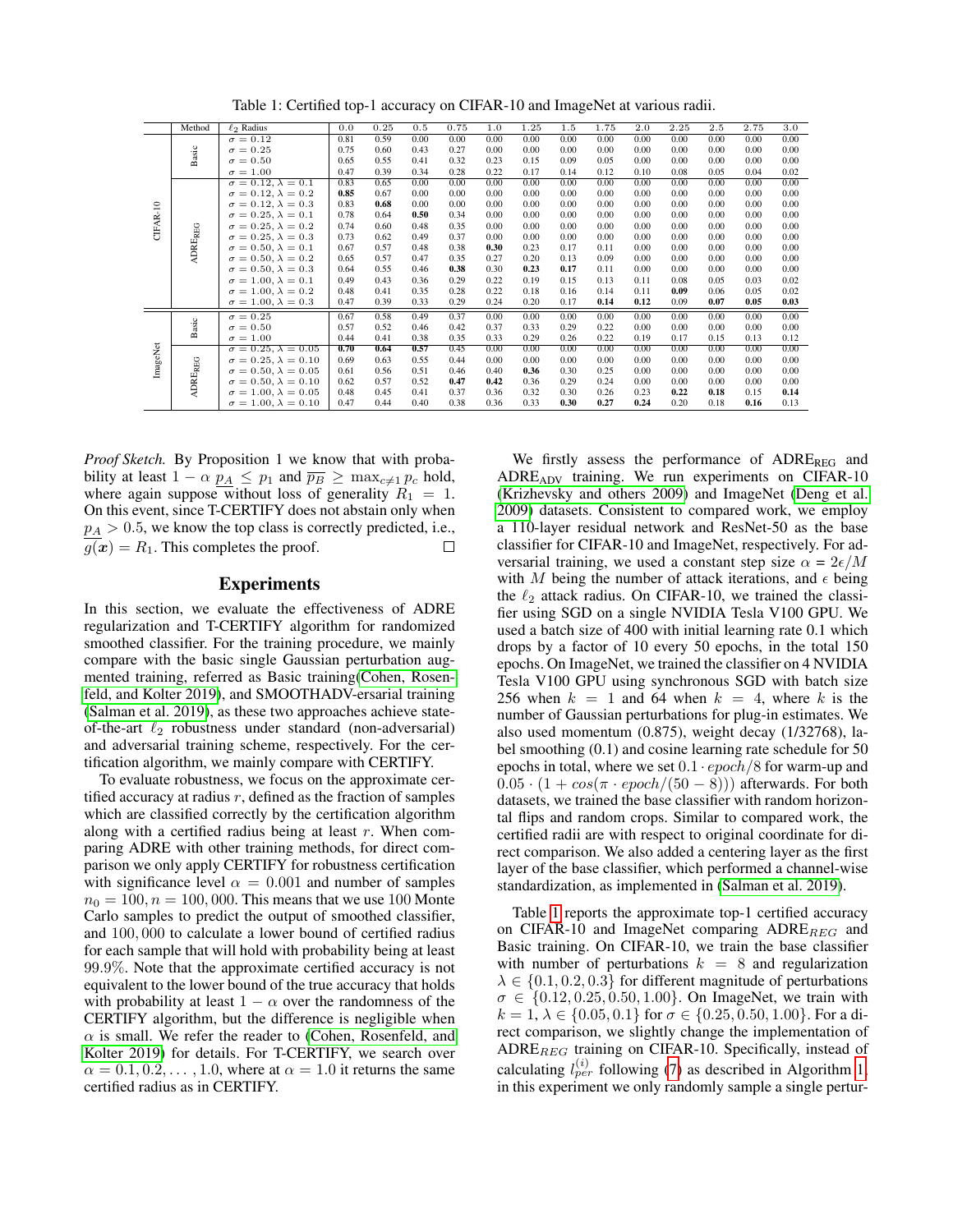

<span id="page-6-0"></span>Figure 1: Certified accuracy of smoothed classifier trained with ADREADV (solid line) vs SMOOTHADV-ersarial (dashed line) on (a) CIFAR-10 and (b) ImageNet.



<span id="page-6-1"></span>Figure 2: Certified accuracy of one representative base classifier certified by our T-CERTIFY (solid line) vs CERTIFY (dashed line) on (a) CIFAR-10 and (b) ImageNet

bation for  $l_{per}^{(i)}$ , i.e., we let  $l_{per}^{(i)}=l_{CE}(F(\boldsymbol{x}_{i}\!+\!\boldsymbol{\delta}_{ij};\boldsymbol{\theta}),y_{i})$  for a random index  $i \in [k]$ . By doing this, the only difference between  $\text{ADRE}_{REG}$  and Basic training lies in ADRE regularization for both datasets. The results from Table [1](#page-5-0) suggests that ADRE regularization indeed improves the accuracy and robustness of smoothed classifier, where the certified robustness at zero radius is just the standard accuracy of the smoothed classifier. In particular, with a proper hyperparameter  $\lambda$ , for each perturbation  $\sigma$  we can improve the certified radius up to 9% on CIFAR-10 and 8% on ImageNet without sacrificing the standard accuracy. We point out that on ImageNet, there is little additional computation compared to Basic training. We also run the original  $ADRE_{REG}$ with  $k = 8$  on CIFAR-10 and  $k = 4$  for ImageNet. As is expected, we observe even stronger robustness at various radii when the base classifier is smoothed.

In the next experiment, we compare SMOOTHADVersarial and the proposed  $\triangle DRE_{ADV}$  training. For demonstration, we focus on 2-step PGD adversarial training on CIFAR-10 with  $k = 8$  and 1-step PGD on ImageNet with  $k = 1$  $k = 1$ . Figure 1 plots the approximate certified accuracy of representative models on (a) CIFAR-10 and (b) ImageNet. Each solid line depicts the certified accuracy of a model trained by  $\triangle DRE_{\triangle D}$  and the dashed line depicts the certified accuracy of SMOOTHADV-ersarially trained model with the same k and  $\epsilon$ , in which multiple Gaussian perturbation was applied for each training example on CIFAR-10. The results from Figure [1](#page-6-0) suggest that ADRE regularization is also useful under adversarial training scheme.

Robustness Certification In this section, we evaluate the effectiveness of T-CERTIFY algorithm. We use the same  $\alpha$ ,  $n_0$  and n as applied in CERTIFY. When certifying a given example  $x$ , we firstly generate a set of perturbations, and then use the same set of perturbed inputs to estimate  $g(x)$ and calculate the certified radius. This helps reduce uncertainty when comparing two approaches.

Figure [2](#page-6-1) depicts the certified accuracy from both approaches. We can observe that at each radius, T-CERTIFY yields higher certified robustness. In addition, we notice that the improvement gets more significant when  $\sigma$  is larger. This is reasonable since with a larger perturbation, the confidence of the smoothed classifier may become lower. In this case, it becomes more important to estimate  $p_A$  and  $\overline{p_B}$  separately in order to provide tighter lower bound for certified radius.

## Conclusion

In this paper, we introduced a novel training procedure and certification algorithm for randomized smoothed classifier. We derived ADRE regularized risk and discussed how it can be implemented in both standard and iterative firstorder adversarial training scheme. For certifying the (probabilistic) robustness of a smoothed classifier, we introduced T-CERTIFY to estimate lower bound for the  $\ell_2$  robustness radius that will hold with high probability. We showed through experiments on CIFAR-10 and ImageNet datasets that ADRE regularization can improve the accuracy and  $\ell_2$ robustness of the smoothed classifier, whose base classifier was trained under both standard and adversarial training scheme. We also demonstrated that T-CERTIFY can further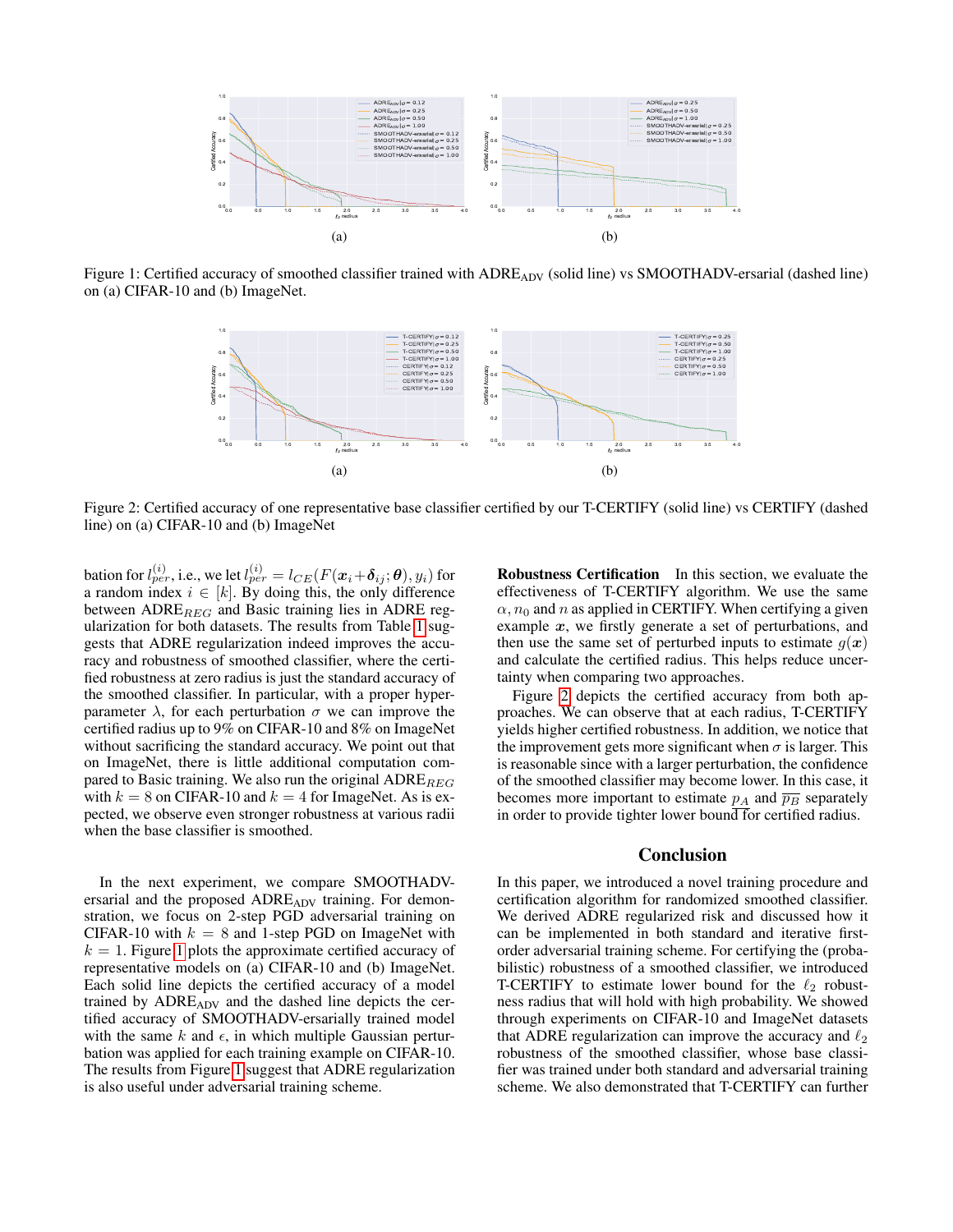improve the robustness guarantee based on the proposed regularization.

## References

- <span id="page-7-17"></span>[Anil, Lucas, and Grosse 2018] Anil, C.; Lucas, J.; and Grosse, R. 2018. Sorting out lipschitz function approximation. *arXiv preprint arXiv:1811.05381*.
- <span id="page-7-2"></span>[Athalye, Carlini, and Wagner 2018] Athalye, A.; Carlini, N.; and Wagner, D. 2018. Obfuscated gradients give a false sense of security: Circumventing defenses to adversarial examples. *arXiv preprint arXiv:1802.00420*.
- <span id="page-7-1"></span>[Carlini and Wagner 2017] Carlini, N., and Wagner, D. 2017. Adversarial examples are not easily detected: Bypassing ten detection methods. In *Proceedings of the 10th ACM Workshop on Artificial Intelligence and Security*, 3–14. ACM.
- <span id="page-7-15"></span>[Cisse et al. 2017] Cisse, M.; Bojanowski, P.; Grave, E.; Dauphin, Y.; and Usunier, N. 2017. Parseval networks: Improving robustness to adversarial examples. In *Proceedings of the 34th International Conference on Machine Learning-Volume 70*, 854–863. JMLR. org.
- <span id="page-7-25"></span>[Clopper and Pearson 1934] Clopper, C. J., and Pearson, E. S. 1934. The use of confidence or fiducial limits illustrated in the case of the binomial. *Biometrika* 26(4):404– 413.
- <span id="page-7-5"></span>[Cohen, Rosenfeld, and Kolter 2019] Cohen, J. M.; Rosenfeld, E.; and Kolter, J. Z. 2019. Certified adversarial robustness via randomized smoothing. *arXiv preprint arXiv:1902.02918*.
- <span id="page-7-27"></span>[Deng et al. 2009] Deng, J.; Dong, W.; Socher, R.; Li, L.-J.; Li, K.; and Fei-Fei, L. 2009. Imagenet: A large-scale hierarchical image database. In *2009 IEEE conference on computer vision and pattern recognition*, 248–255. Ieee.
- <span id="page-7-23"></span>[Ding et al. 2018] Ding, G. W.; Sharma, Y.; Lui, K. Y. C.; and Huang, R. 2018. Max-margin adversarial (mma) training: Direct input space margin maximization through adversarial training. *arXiv preprint arXiv:1812.02637*.
- <span id="page-7-12"></span>[Ehlers 2017] Ehlers, R. 2017. Formal verification of piecewise linear feed-forward neural networks. In *International Symposium on Automated Technology for Verification and Analysis*, 269–286. Springer.
- <span id="page-7-24"></span>[Elsayed et al. 2018] Elsayed, G.; Krishnan, D.; Mobahi, H.; Regan, K.; and Bengio, S. 2018. Large margin deep networks for classification. In *Advances in neural information processing systems*, 842–852.
- <span id="page-7-20"></span>[Fawzi, Fawzi, and Frossard 2018] Fawzi, A.; Fawzi, O.; and Frossard, P. 2018. Analysis of classifiers robustness to adversarial perturbations. *Machine Learning* 107(3):481–508.
- <span id="page-7-10"></span>[Fischetti and Jo 2017] Fischetti, M., and Jo, J. 2017. Deep neural networks as 0-1 mixed integer linear programs: A feasibility study. *arXiv preprint arXiv:1712.06174*.
- <span id="page-7-14"></span>[Hein and Andriushchenko 2017] Hein, M., and Andriushchenko, M. 2017. Formal guarantees on the robustness of a classifier against adversarial manipulation. In *Advances in Neural Information Processing Systems*, 2266–2276.
- <span id="page-7-13"></span>[Huang et al. 2017] Huang, X.; Kwiatkowska, M.; Wang, S.; and Wu, M. 2017. Safety verification of deep neural networks. In *International Conference on Computer Aided Verification*, 3–29. Springer.
- <span id="page-7-22"></span>[Kannan, Kurakin, and Goodfellow 2018] Kannan, H.; Kurakin, A.; and Goodfellow, I. 2018. Adversarial logit pairing. *arXiv preprint arXiv:1803.06373*.
- <span id="page-7-11"></span>[Katz et al. 2017] Katz, G.; Barrett, C.; Dill, D. L.; Julian, K.; and Kochenderfer, M. J. 2017. Reluplex: An efficient smt solver for verifying deep neural networks. In *International Conference on Computer Aided Verification*, 97–117. Springer.
- <span id="page-7-26"></span>[Krizhevsky and others 2009] Krizhevsky, A., et al. 2009. Learning multiple layers of features from tiny images. Technical report, Citeseer.
- <span id="page-7-6"></span>[Kurakin, Goodfellow, and Bengio 2016] Kurakin, A.; Goodfellow, I.; and Bengio, S. 2016. Adversarial machine learning at scale. *arXiv preprint arXiv:1611.01236*.
- <span id="page-7-3"></span>[Lécuyer et al. 2018] Lécuyer, M.; Atlidakis, V.; Geambasu, R.; Hsu, D.; and Jana, S. 2018. Certified robustness to adversarial examples with differential privacy. In *IEEE S&P 2019*.
- <span id="page-7-4"></span>[Li et al. 2018] Li, B. H.; Chen, C.; Wang, W.; and Carin, L. 2018. Certified adversarial robustness with additive gaussian noise. *arXiv preprint arXiv:1809.03113*.
- <span id="page-7-9"></span>[Lomuscio and Maganti 2017] Lomuscio, A., and Maganti, L. 2017. An approach to reachability analysis for feed-forward relu neural networks. *arXiv preprint arXiv:1706.07351*.
- <span id="page-7-7"></span>[Madry et al. 2017] Madry, A.; Makelov, A.; Schmidt, L.; Tsipras, D.; and Vladu, A. 2017. Towards deep learning models resistant to adversarial attacks. In *International Conference on Learning Representations*.
- <span id="page-7-18"></span>[Raghunathan, Steinhardt, and Liang 2018] Raghunathan, A.; Steinhardt, J.; and Liang, P. S. 2018. Semidefinite relaxations for certifying robustness to adversarial examples. In *Advances in Neural Information Processing Systems*, 10877–10887.
- <span id="page-7-8"></span>[Salman et al. 2019] Salman, H.; Yang, G.; Li, J.; Zhang, P.; Zhang, H.; Razenshteyn, I.; and Bubeck, S. 2019. Provably robust deep learning via adversarially trained smoothed classifiers. *arXiv preprint arXiv:1906.04584*.
- <span id="page-7-19"></span>[Sison and Glaz 1995] Sison, C. P., and Glaz, J. 1995. Simultaneous confidence intervals and sample size determination for multinomial proportions. *Journal of the American Statistical Association* 90(429):366–369.
- <span id="page-7-0"></span>[Szegedy et al. 2013] Szegedy, C.; Zaremba, W.; Sutskever, I.; Bruna, J.; Erhan, D.; Goodfellow, I.; and Fergus, R. 2013. Intriguing properties of neural networks. *arXiv preprint arXiv:1312.6199*.
- <span id="page-7-21"></span>[Tsipras et al. 2019] Tsipras, D.; Santurkar, S.; Engstrom, L.; Turner, A.; and Madry, A. 2019. Robustness may be at odds with accuracy. In *International Conference on Learning Representations*.
- <span id="page-7-16"></span>[Tsuzuku, Sato, and Sugiyama 2018] Tsuzuku, Y.; Sato, I.; and Sugiyama, M. 2018. Lipschitz-margin training: Scal-